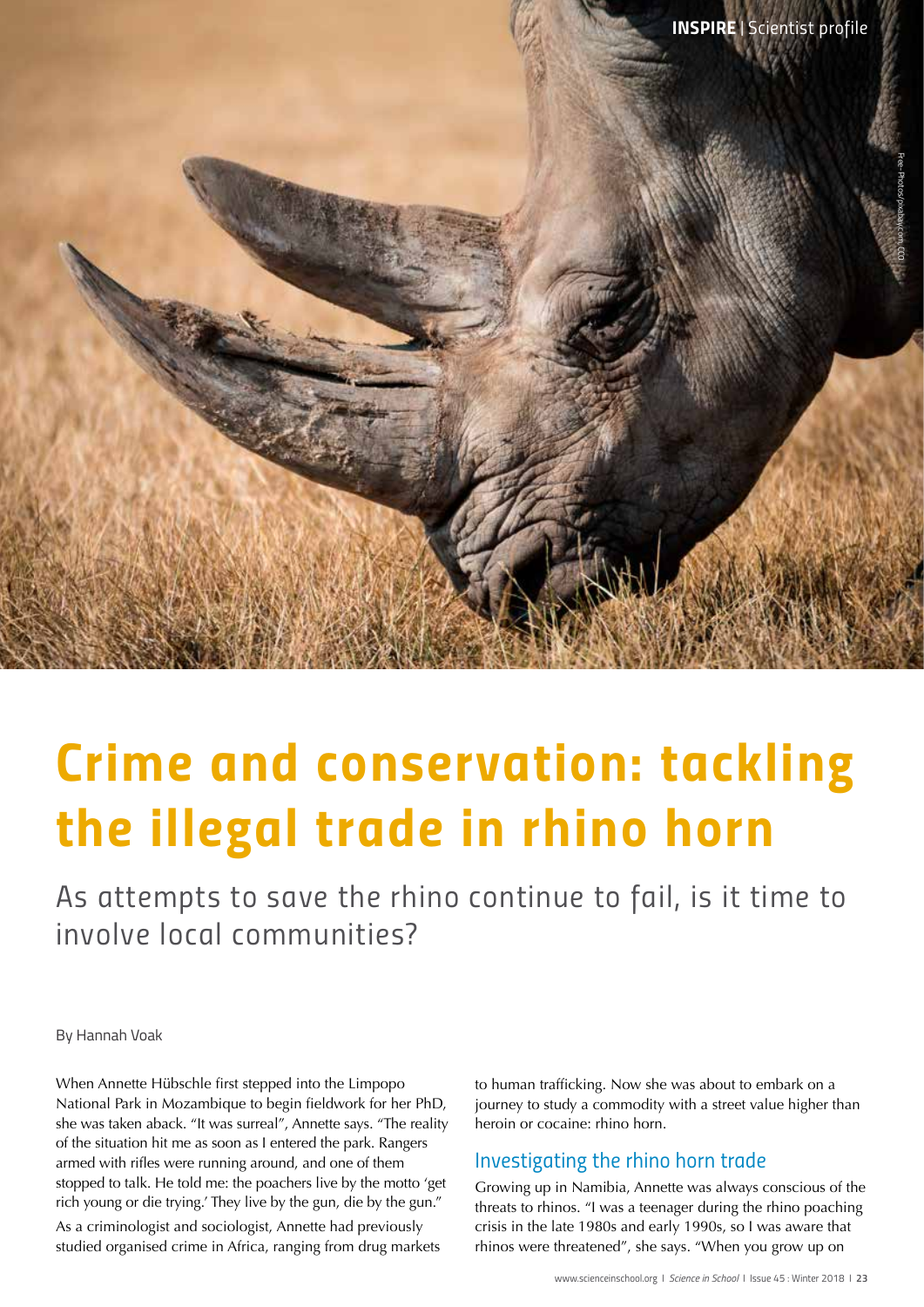



*Criminologist and sociologist Annette Hübschle*

*Skulls of poached rhinos at a game reserve in Swaziland*

the African continent, you are often surrounded by conservation areas. You are aware of wildlife issues, as well as the wider historical problems associated with protected areas."

When the opportunity arose to study the illegal market in rhino horn, Annette knew it was the right field for her. She began her PhD in 2011 at the Max Planck Institute for the Study of Societies and the University of Cologne, Germany. At the time, rhino poaching

"Wildlife conservation continues to benefit economic and political elites: the state, hunters, farmers and tourist operators."

had again become a serious concern. In the 14 months that followed, Annette travelled to seven countries and interviewed over 400 people to delve into the devastating world of the illegal rhino horn trade, tracing its journey from southern Africa to consumer markets in southeast Asia, where its

supposed medicinal value and use as a status symbol are driving demand. Over the course of her fieldwork, Annette interviewed private rhino breeders, local communities, smugglers and poachers. "In South Africa, there is a huge variety of people involved in the trafficking of wildlife at different levels, including helicopter pilots, wildlife veterinarians, game farmers, conservation officials, police, even government ministers", says Annette. What she found most striking from talking to low-level poachers, however, was that many of them felt discontent with park authorities, anti-poaching personnel and the government. She highlights that wildlife conservation continues to benefit economic and political elites: the state, hunters, farmers and tourist operators. "Many poachers I spoke to felt they had been left without opportunities; the land used to belong to them, but now these areas of national park – along with hunting rights and access to natural resources – are inaccessible to them", she says. In Annette's interviews, many local people expressed feelings of anger, disempowerment and marginalisation. One elderly woman, who had recently been relocated from a national park, said: "There's no peace here, no hope.

They can give you a house and the next day, they can remove it from you, and give it to someone else. The youths are struggling to get jobs in this village. Some end up stealing because of the lack of jobs, others do rhino poaching. Some come back, some die and some get arrested." Given that many local people could make more money from selling a single rhino horn than they would earn in a year in another job, it is perhaps not surprising that criminal networks can easily tempt locals into poaching.

### *Empowering communities*

Understanding why people participate in poaching and focusing on community-oriented strategies to combat it is at the heart of Annette's latest research $w<sup>1</sup>$ . Since finishing her PhD, she has been working as a senior researcher and postdoctoral fellow at the University of Cape Town, South Africa, and she is also a senior fellow of the Global Initiative against Transnational Organized Crime. "I've been working on a project that looks into why people poach. At the moment, incentive structures are against rhinos – for people living close to national parks and reserves, rhinos are worth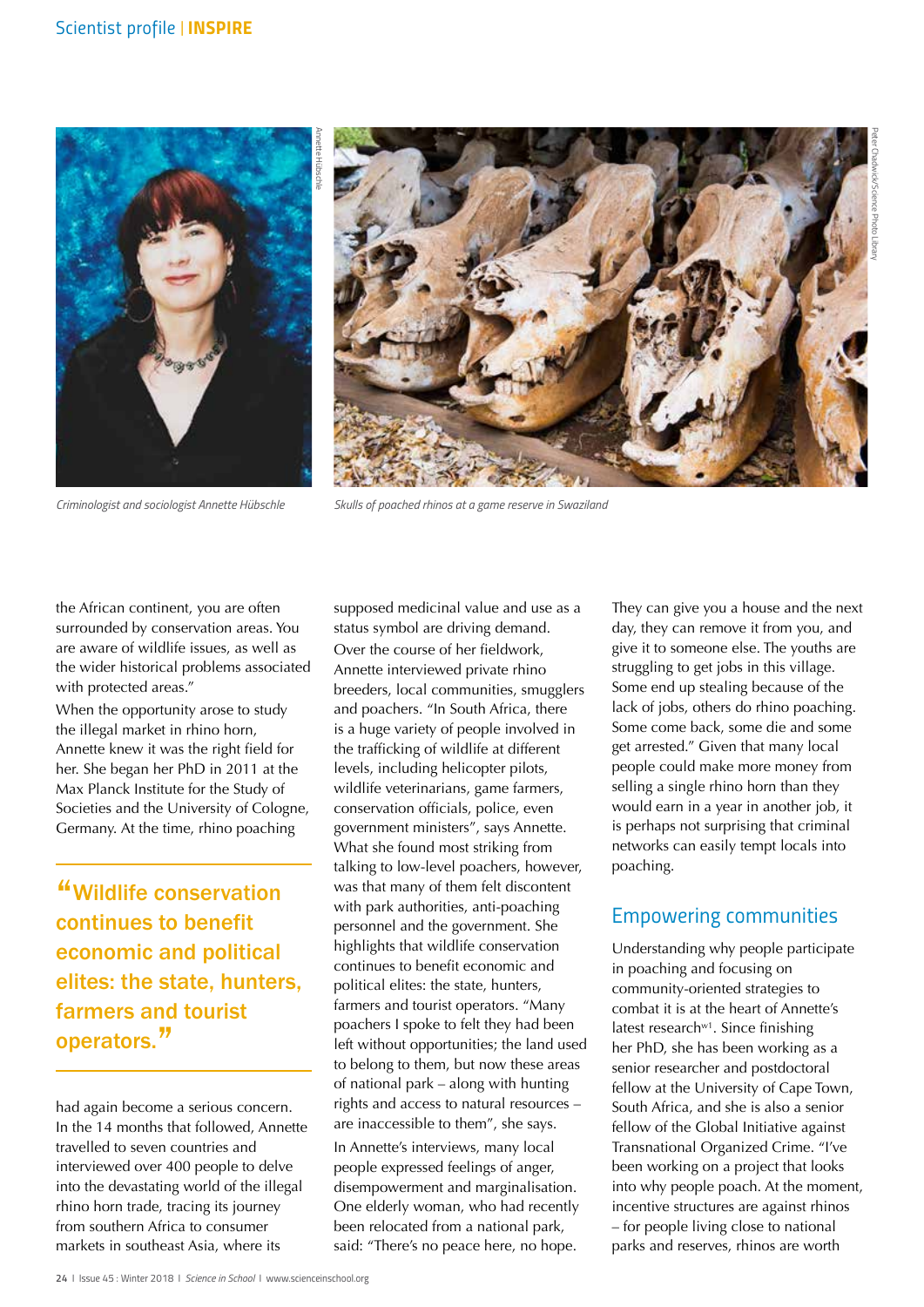more dead than they are alive", Annette explains. "We are trying to change this incentive structure to curb the illegal wildlife trade."

Annette considers local communities to be the most important stakeholders in the wildlife economy debate but says that they are often ignored. "They live not only on the edge of parks, but also on the edge of society", she says. Local people in rural areas are often excluded from public services, for example. As a result, kingpins and poachers sometimes take on state-like functions by building roads, shops and water wells, or improving basic education and healthcare – all paid for with money from the horns of poached rhinos. If local communities were granted

ownership of land and benefitted from the conservation of rhinos, they might become protectors rather than poachers of wildlife. One country where this community-based approach has

"For people living close to national parks and reserves, rhinos are worth more dead than they are alive"

succeeded is Namibia, where former poachers and local people now act as wildlife guardians and are responsible for managing the land and protecting endangered species<sup>w2</sup>.

In recent years, however, most conservation operations have chosen to boost security measures. Additional rangers, improved weaponry, helicopter gunships and anti-poaching drones are all contributing to this 'green militarisation'. "The shoot-to-kill approach certainly doesn't help forge better community–park relationships", Annette says. She believes that the current anti-poaching measures do not engage with local people who live in or near protected areas and game reserves. In fact, they can make matters worse: many of the local people that she interviewed expressed their anger towards the state for valuing wild animals' lives more highly than their own.





*South Africa*

*A mother and calf killed for their horns in Gauteng,* 

Hein waschefort/Wikimedia Commons, CC BY-SA 3.0



*A ranger at Kruger National Park, South Africa, holds up the skull of a white rhino.*